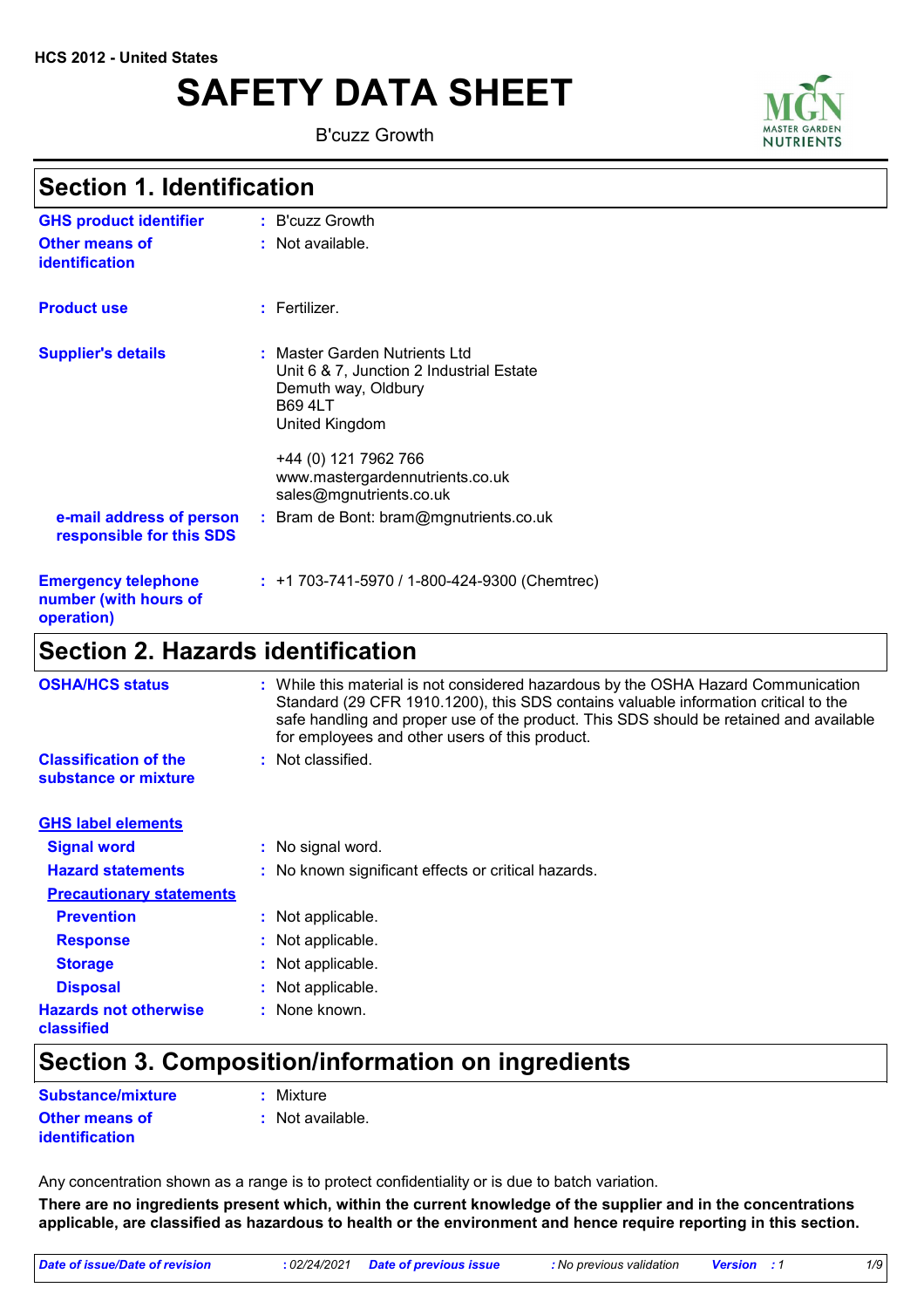# **Section 3. Composition/information on ingredients**

**Occupational exposure limits, if available, are listed in Section 8.**

# **Section 4. First aid measures**

#### **Description of necessary first aid measures**

| <b>Eye contact</b>  | : Immediately flush eyes with plenty of water, occasionally lifting the upper and lower<br>eyelids. Check for and remove any contact lenses. Get medical attention if irritation<br>occurs.                                                                                                                                                            |
|---------------------|--------------------------------------------------------------------------------------------------------------------------------------------------------------------------------------------------------------------------------------------------------------------------------------------------------------------------------------------------------|
| <b>Inhalation</b>   | : Remove victim to fresh air and keep at rest in a position comfortable for breathing. Get<br>medical attention if symptoms occur. In case of inhalation of decomposition products in<br>a fire, symptoms may be delayed. The exposed person may need to be kept under<br>medical surveillance for 48 hours.                                           |
| <b>Skin contact</b> | : Flush contaminated skin with plenty of water. Remove contaminated clothing and<br>shoes. Get medical attention if symptoms occur.                                                                                                                                                                                                                    |
| <b>Ingestion</b>    | : Wash out mouth with water. Remove victim to fresh air and keep at rest in a position<br>comfortable for breathing. If material has been swallowed and the exposed person is<br>conscious, give small quantities of water to drink. Do not induce vomiting unless<br>directed to do so by medical personnel. Get medical attention if symptoms occur. |

#### **Most important symptoms/effects, acute and delayed**

| <b>Potential acute health effects</b> |                                                     |
|---------------------------------------|-----------------------------------------------------|
| Eye contact                           | : No known significant effects or critical hazards. |
| <b>Inhalation</b>                     | : No known significant effects or critical hazards. |
| <b>Skin contact</b>                   | : No known significant effects or critical hazards. |
| <b>Ingestion</b>                      | : No known significant effects or critical hazards. |
| <b>Over-exposure signs/symptoms</b>   |                                                     |
| Eye contact                           | : No specific data.                                 |
| <b>Inhalation</b>                     | : No specific data.                                 |
| <b>Skin contact</b>                   | : No specific data.                                 |
| <b>Ingestion</b>                      | $:$ No specific data.                               |

|                                   | Indication of immediate medical attention and special treatment needed, if necessary                                                                                     |
|-----------------------------------|--------------------------------------------------------------------------------------------------------------------------------------------------------------------------|
| <b>Notes to physician</b>         | : In case of inhalation of decomposition products in a fire, symptoms may be delayed.<br>The exposed person may need to be kept under medical surveillance for 48 hours. |
| <b>Specific treatments</b>        | : No specific treatment.                                                                                                                                                 |
| <b>Protection of first-aiders</b> | : No action shall be taken involving any personal risk or without suitable training.                                                                                     |

**See toxicological information (Section 11)**

## **Section 5. Fire-fighting measures**

| <b>Extinguishing media</b>                           |                                                                                                                         |
|------------------------------------------------------|-------------------------------------------------------------------------------------------------------------------------|
| <b>Suitable extinguishing</b><br>media               | : Use dry chemical, $CO2$ , water spray (fog) or foam. Use an extinguishing agent suitable<br>for the surrounding fire. |
| <b>Unsuitable extinguishing</b><br>media             | Do not use water jet.                                                                                                   |
| <b>Specific hazards arising</b><br>from the chemical | : In a fire or if heated, a pressure increase will occur and the container may burst.                                   |
| <b>Hazardous thermal</b><br>decomposition products   | Decomposition products may include the following materials:<br>nitrogen oxides<br>metal oxide/oxides                    |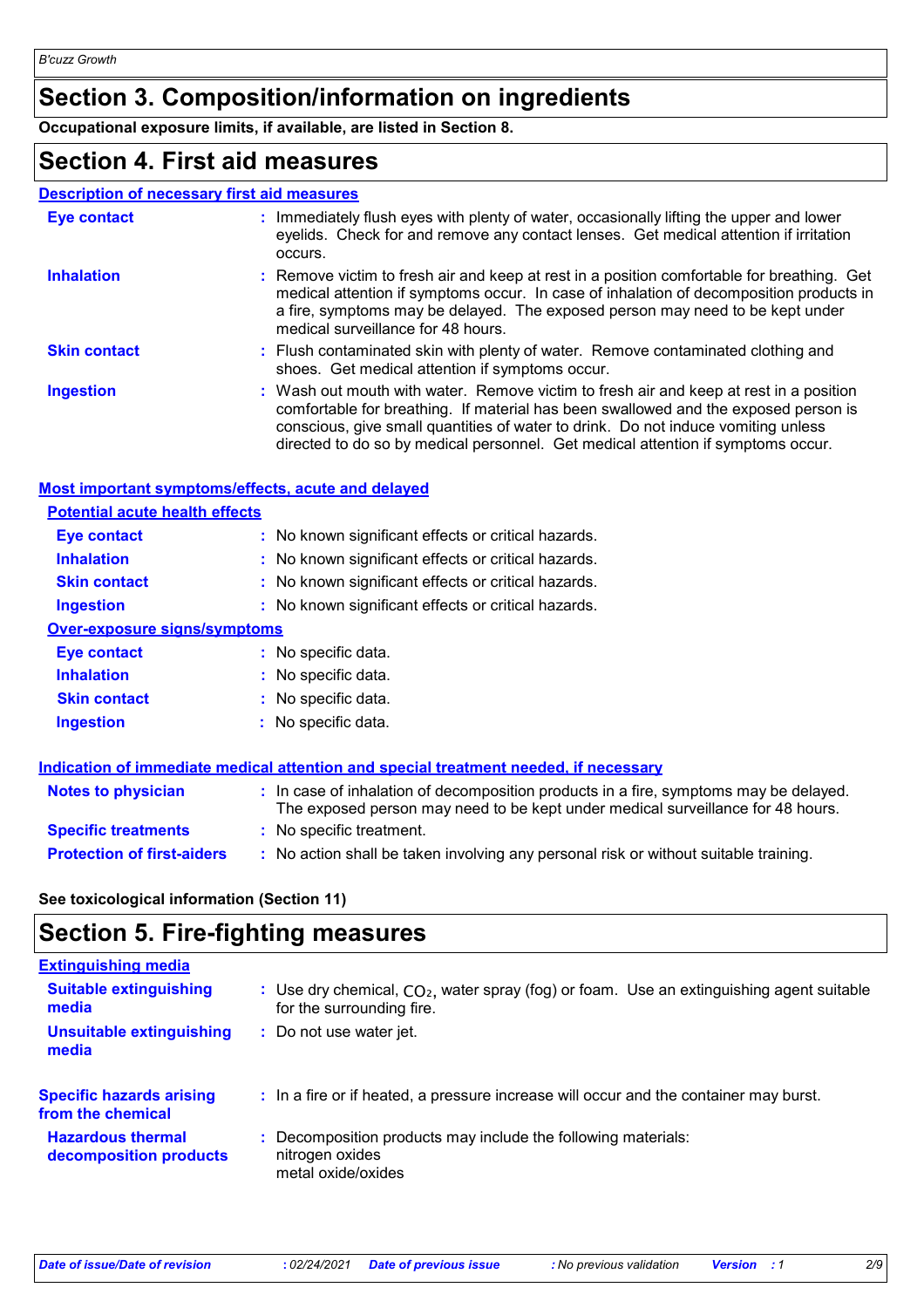# **Section 5. Fire-fighting measures**

| <b>Special protective actions</b><br>for fire-fighters   | : Promptly isolate the scene by removing all persons from the vicinity of the incident if<br>there is a fire. No action shall be taken involving any personal risk or without suitable<br>training. |
|----------------------------------------------------------|-----------------------------------------------------------------------------------------------------------------------------------------------------------------------------------------------------|
| <b>Special protective</b><br>equipment for fire-fighters | : Fire-fighters should wear appropriate protective equipment and self-contained breathing<br>apparatus (SCBA) with a full face-piece operated in positive pressure mode.                            |
| <b>Remark (Explosibility)</b>                            | : No specific fire or explosion hazard.                                                                                                                                                             |

# **Section 6. Accidental release measures**

|                                                       | <b>Personal precautions, protective equipment and emergency procedures</b>                                                                                                                                                                                                                                                                                                                                                                                                                                                                                                                 |
|-------------------------------------------------------|--------------------------------------------------------------------------------------------------------------------------------------------------------------------------------------------------------------------------------------------------------------------------------------------------------------------------------------------------------------------------------------------------------------------------------------------------------------------------------------------------------------------------------------------------------------------------------------------|
| For non-emergency<br>personnel                        | : No action shall be taken involving any personal risk or without suitable training.<br>Evacuate surrounding areas. Keep unnecessary and unprotected personnel from<br>entering. Do not touch or walk through spilled material. Put on appropriate personal<br>protective equipment.                                                                                                                                                                                                                                                                                                       |
|                                                       | For emergency responders : If specialized clothing is required to deal with the spillage, take note of any information in<br>Section 8 on suitable and unsuitable materials. See also the information in "For non-<br>emergency personnel".                                                                                                                                                                                                                                                                                                                                                |
| <b>Environmental precautions</b>                      | : Avoid dispersal of spilled material and runoff and contact with soil, waterways, drains<br>and sewers. Inform the relevant authorities if the product has caused environmental<br>pollution (sewers, waterways, soil or air).                                                                                                                                                                                                                                                                                                                                                            |
| Methods and materials for containment and cleaning up |                                                                                                                                                                                                                                                                                                                                                                                                                                                                                                                                                                                            |
| <b>Small spill</b>                                    | : Stop leak if without risk. Move containers from spill area. Dilute with water and mop up<br>if water-soluble. Alternatively, or if water-insoluble, absorb with an inert dry material and<br>place in an appropriate waste disposal container. Dispose of via a licensed waste<br>disposal contractor.                                                                                                                                                                                                                                                                                   |
| <b>Large spill</b>                                    | : Stop leak if without risk. Move containers from spill area. Prevent entry into sewers,<br>water courses, basements or confined areas. Wash spillages into an effluent treatment<br>plant or proceed as follows. Contain and collect spillage with non-combustible,<br>absorbent material e.g. sand, earth, vermiculite or diatomaceous earth and place in<br>container for disposal according to local regulations (see Section 13). Dispose of via a<br>licensed waste disposal contractor. Note: see Section 1 for emergency contact<br>information and Section 13 for waste disposal. |

### **Section 7. Handling and storage**

#### **Precautions for safe handling**

| <b>Protective measures</b>                                                       |   | : Put on appropriate personal protective equipment (see Section 8).                                                                                                                                                                                                                                                                                                                                                                                                                                                                                                                                                                                             |
|----------------------------------------------------------------------------------|---|-----------------------------------------------------------------------------------------------------------------------------------------------------------------------------------------------------------------------------------------------------------------------------------------------------------------------------------------------------------------------------------------------------------------------------------------------------------------------------------------------------------------------------------------------------------------------------------------------------------------------------------------------------------------|
| <b>Advice on general</b><br>occupational hygiene                                 |   | Eating, drinking and smoking should be prohibited in areas where this material is<br>handled, stored and processed. Workers should wash hands and face before eating,<br>drinking and smoking. Remove contaminated clothing and protective equipment before<br>entering eating areas. See also Section 8 for additional information on hygiene<br>measures.                                                                                                                                                                                                                                                                                                     |
| <b>Conditions for safe storage,</b><br>including any<br><b>incompatibilities</b> | ÷ | Do not store below the following temperature: $0^{\circ}$ C (32 $^{\circ}$ F). Store in accordance with<br>local regulations. Store in original container protected from direct sunlight in a dry, cool<br>and well-ventilated area, away from incompatible materials (see Section 10) and food<br>and drink. Keep container tightly closed and sealed until ready for use. Containers that<br>have been opened must be carefully resealed and kept upright to prevent leakage. Do<br>not store in unlabeled containers. Use appropriate containment to avoid environmental<br>contamination. See Section 10 for incompatible materials before handling or use. |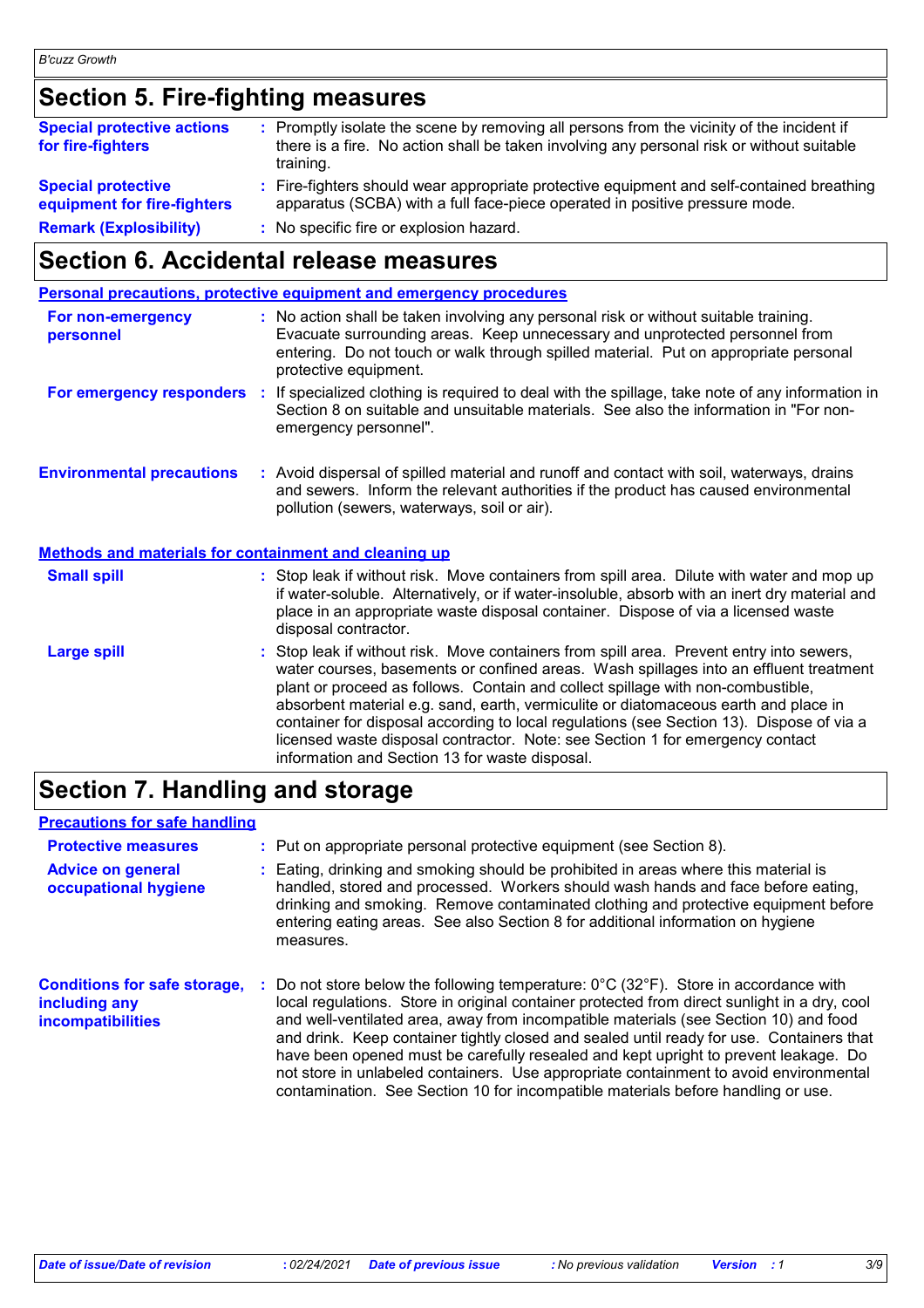# **Section 8. Exposure controls/personal protection**

#### **Control parameters**

#### **Occupational exposure limits**

None.

| <b>Appropriate engineering</b><br>controls       | : Good general ventilation should be sufficient to control worker exposure to airborne<br>contaminants.                                                                                                                                                                                                                                                                                                                                                                                                                                                                                                                |
|--------------------------------------------------|------------------------------------------------------------------------------------------------------------------------------------------------------------------------------------------------------------------------------------------------------------------------------------------------------------------------------------------------------------------------------------------------------------------------------------------------------------------------------------------------------------------------------------------------------------------------------------------------------------------------|
| <b>Environmental exposure</b><br><b>controls</b> | : Emissions from ventilation or work process equipment should be checked to ensure<br>they comply with the requirements of environmental protection legislation. In some<br>cases, fume scrubbers, filters or engineering modifications to the process equipment<br>will be necessary to reduce emissions to acceptable levels.                                                                                                                                                                                                                                                                                        |
| <b>Individual protection measures</b>            |                                                                                                                                                                                                                                                                                                                                                                                                                                                                                                                                                                                                                        |
| <b>Hygiene measures</b>                          | : Wash hands, forearms and face thoroughly after handling chemical products, before<br>eating, smoking and using the lavatory and at the end of the working period.<br>Appropriate techniques should be used to remove potentially contaminated clothing.<br>Wash contaminated clothing before reusing. Ensure that eyewash stations and safety<br>showers are close to the workstation location.                                                                                                                                                                                                                      |
| <b>Eye/face protection</b>                       | : Safety eyewear complying with an approved standard should be used when a risk<br>assessment indicates this is necessary to avoid exposure to liquid splashes, mists,<br>gases or dusts. If contact is possible, the following protection should be worn, unless<br>the assessment indicates a higher degree of protection: safety glasses with side-<br>shields.                                                                                                                                                                                                                                                     |
| <b>Skin protection</b>                           |                                                                                                                                                                                                                                                                                                                                                                                                                                                                                                                                                                                                                        |
| <b>Hand protection</b>                           | : Chemical-resistant, impervious gloves complying with an approved standard should be<br>worn at all times when handling chemical products if a risk assessment indicates this is<br>necessary. Considering the parameters specified by the glove manufacturer, check<br>during use that the gloves are still retaining their protective properties. It should be<br>noted that the time to breakthrough for any glove material may be different for different<br>glove manufacturers. In the case of mixtures, consisting of several substances, the<br>protection time of the gloves cannot be accurately estimated. |
| <b>Body protection</b>                           | : Personal protective equipment for the body should be selected based on the task being<br>performed and the risks involved and should be approved by a specialist before<br>handling this product.                                                                                                                                                                                                                                                                                                                                                                                                                    |
| <b>Other skin protection</b>                     | : Appropriate footwear and any additional skin protection measures should be selected<br>based on the task being performed and the risks involved and should be approved by a<br>specialist before handling this product.                                                                                                                                                                                                                                                                                                                                                                                              |
| <b>Respiratory protection</b>                    | : Based on the hazard and potential for exposure, select a respirator that meets the<br>appropriate standard or certification. Respirators must be used according to a<br>respiratory protection program to ensure proper fitting, training, and other important<br>aspects of use.<br>Recommended: Ensure an MSHA/NIOSH-approved respirator or equivalent is used.                                                                                                                                                                                                                                                    |

# **Section 9. Physical and chemical properties**

| <b>Appearance</b>                |                   |
|----------------------------------|-------------------|
| <b>Physical state</b>            | $:$ Liquid.       |
| <b>Color</b>                     | $:$ Red.          |
| <b>Odor</b>                      | : Characteristic. |
| <b>Odor threshold</b>            | : Not available.  |
| pH                               | : 6 to 8          |
| <b>Melting point</b>             | : Not available.  |
| <b>Boiling point</b>             | : Not available.  |
| <b>Flash point</b>               | : Not available.  |
| <b>Evaporation rate</b>          | : Not available.  |
| <b>Flammability (solid, gas)</b> | : Not applicable. |
|                                  |                   |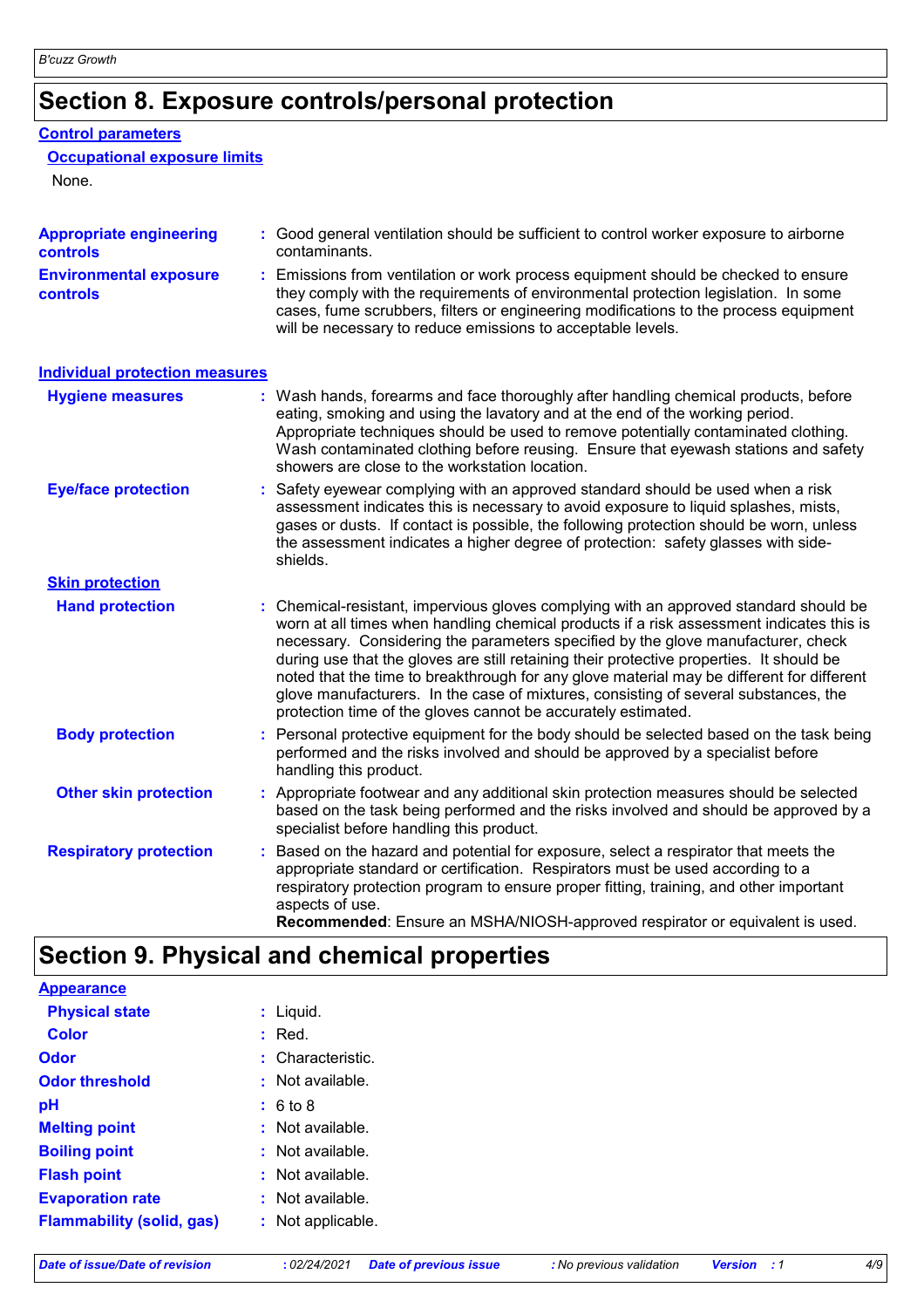# **Section 9. Physical and chemical properties**

| Lower and upper explosive<br>(flammable) limits   | : Not available.                        |
|---------------------------------------------------|-----------------------------------------|
| <b>Vapor pressure</b>                             | $:$ Not available.                      |
| <b>Vapor density</b>                              | : Not available.                        |
| <b>Relative density</b>                           | : Not available.                        |
| <b>Density</b>                                    | : $1.02$ g/cm <sup>3</sup>              |
| <b>Solubility</b>                                 | : Not available.                        |
| <b>Solubility in water</b>                        | : Miscible in water.                    |
| <b>Partition coefficient: n-</b><br>octanol/water | : Not available.                        |
| <b>Auto-ignition temperature</b>                  | : Not available.                        |
| <b>Decomposition temperature</b>                  | : Not available.                        |
| <b>Viscosity</b>                                  | : Not available.                        |
| <b>Explosive properties</b>                       | : No specific fire or explosion hazard. |
| <b>Oxidizing properties</b>                       | : None (Expert judgment).               |

# **Section 10. Stability and reactivity**

| <b>Reactivity</b>                                   | : No specific test data related to reactivity available for this product or its ingredients.                                                                                                                  |
|-----------------------------------------------------|---------------------------------------------------------------------------------------------------------------------------------------------------------------------------------------------------------------|
| <b>Chemical stability</b>                           | : The product is stable.                                                                                                                                                                                      |
| <b>Possibility of hazardous</b><br><b>reactions</b> | : Under normal conditions of storage and use, hazardous reactions will not occur.                                                                                                                             |
| <b>Conditions to avoid</b>                          | : Keep away from heat. Do not store below the following temperature: $0^{\circ}$ C.                                                                                                                           |
| <b>Incompatible materials</b>                       | : No specific data.                                                                                                                                                                                           |
| <b>Hazardous decomposition</b><br>products          | : Under normal conditions of storage and use, hazardous decomposition products should<br>not be produced. Decomposition products may include the following materials: nitrogen<br>oxides, metal oxide/oxides. |

## **Section 11. Toxicological information**

#### **Information on toxicological effects**

| <b>Acute toxicity</b>                                   |                                                     |
|---------------------------------------------------------|-----------------------------------------------------|
| <b>Conclusion/Summary</b>                               | : No known significant effects or critical hazards. |
| <b>Irritation/Corrosion</b>                             |                                                     |
| <b>Conclusion/Summary</b>                               | : Not available.                                    |
| <b>Sensitization</b>                                    |                                                     |
| <b>Conclusion/Summary</b>                               | : Not available.                                    |
| <b>Mutagenicity</b>                                     |                                                     |
| <b>Conclusion/Summary</b>                               | $:$ Not available.                                  |
| <b>Carcinogenicity</b>                                  |                                                     |
| <b>Conclusion/Summary</b>                               | : Not available.                                    |
| <b>Reproductive toxicity</b>                            |                                                     |
| <b>Conclusion/Summary</b>                               | $:$ Not available.                                  |
| <b>Teratogenicity</b>                                   |                                                     |
| <b>Conclusion/Summary</b>                               | : Not available.                                    |
| <b>Specific target organ toxicity (single exposure)</b> |                                                     |
| Not available.                                          |                                                     |
|                                                         |                                                     |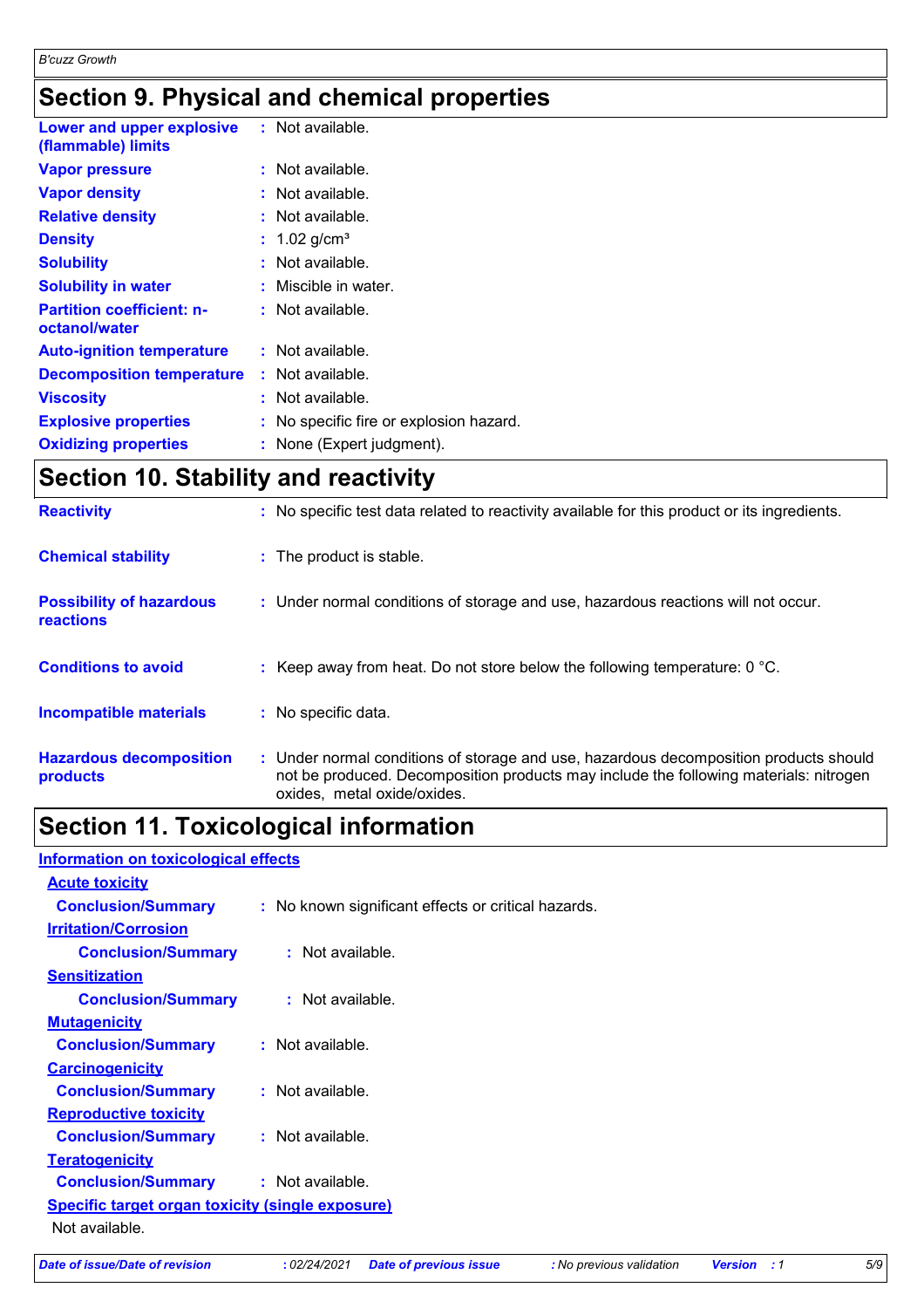# **Section 11. Toxicological information**

**Specific target organ toxicity (repeated exposure)**

Not available.

#### **Aspiration hazard**

Not available.

| <b>Information on the likely</b><br>routes of exposure    | : Not available.                                                                         |
|-----------------------------------------------------------|------------------------------------------------------------------------------------------|
| <b>Potential acute health effects</b>                     |                                                                                          |
| <b>Eye contact</b>                                        | No known significant effects or critical hazards.                                        |
| <b>Inhalation</b>                                         | No known significant effects or critical hazards.                                        |
| <b>Skin contact</b>                                       | No known significant effects or critical hazards.                                        |
| <b>Ingestion</b>                                          | No known significant effects or critical hazards.                                        |
|                                                           | <b>Symptoms related to the physical, chemical and toxicological characteristics</b>      |
| <b>Eye contact</b>                                        | : No specific data.                                                                      |
| <b>Inhalation</b>                                         | : No specific data.                                                                      |
| <b>Skin contact</b>                                       | No specific data.                                                                        |
| <b>Ingestion</b>                                          | : No specific data.                                                                      |
|                                                           | Delayed and immediate effects and also chronic effects from short and long term exposure |
| <b>Short term exposure</b>                                |                                                                                          |
| <b>Potential immediate</b><br>effects                     | : Not available.                                                                         |
| <b>Potential delayed effects</b>                          | : Not available.                                                                         |
| <b>Long term exposure</b>                                 |                                                                                          |
| <b>Potential immediate</b><br>effects                     | : Not available.                                                                         |
| <b>Potential delayed effects</b>                          | : Not available.                                                                         |
| <b>Potential chronic health effects</b><br>Not available. |                                                                                          |
| <b>Conclusion/Summary</b>                                 | : Not available.                                                                         |
| <b>General</b>                                            | No known significant effects or critical hazards.                                        |
| <b>Carcinogenicity</b>                                    | No known significant effects or critical hazards.                                        |
| <b>Mutagenicity</b>                                       | No known significant effects or critical hazards.<br>t.                                  |
| <b>Reproductive toxicity</b>                              | No known significant effects or critical hazards.                                        |

#### **Numerical measures of toxicity**

**Acute toxicity estimates**

Not available.

# **Section 12. Ecological information**

#### **Toxicity**

**Conclusion/Summary :** Not available.

#### **Persistence and degradability**

| The methods for determining the biological degradability are not applicable to inorganic<br><b>Conclusion/Summary</b><br>substances. |  |
|--------------------------------------------------------------------------------------------------------------------------------------|--|
|--------------------------------------------------------------------------------------------------------------------------------------|--|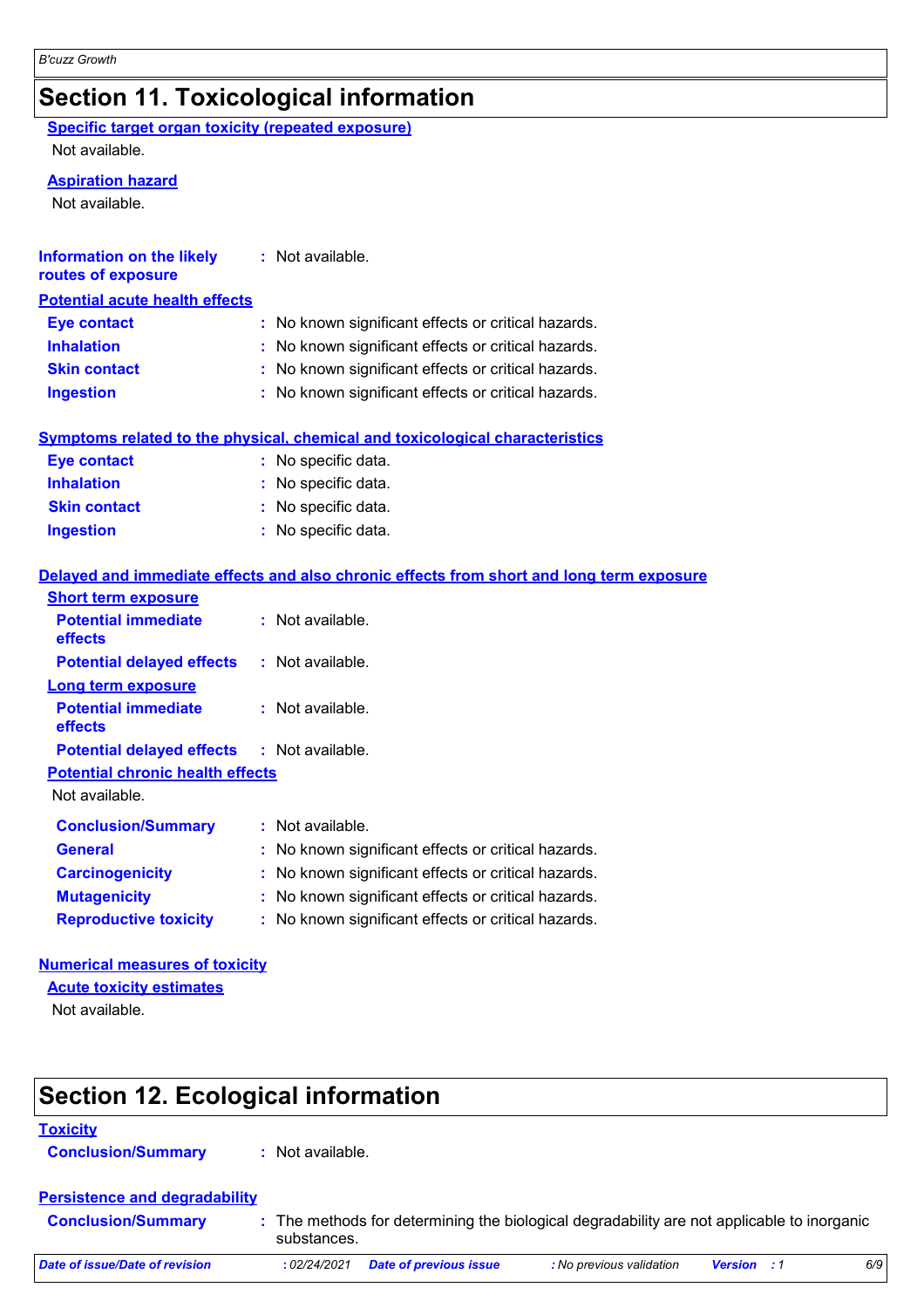# **Section 12. Ecological information**

#### **Bioaccumulative potential**

Not available.

| <b>Mobility in soil</b>                                       |                                                     |  |
|---------------------------------------------------------------|-----------------------------------------------------|--|
| <b>Soil/water partition</b><br>coefficient (K <sub>oc</sub> ) | : Not available.                                    |  |
| <b>Mobility</b>                                               | : Not available.                                    |  |
| <b>Other adverse effects</b>                                  | : No known significant effects or critical hazards. |  |

# **Section 13. Disposal considerations**

| <b>Disposal methods</b> | : The generation of waste should be avoided or minimized wherever possible. Disposal                                                                                     |
|-------------------------|--------------------------------------------------------------------------------------------------------------------------------------------------------------------------|
|                         | of this product, solutions and any by-products should at all times comply with the                                                                                       |
|                         | requirements of environmental protection and waste disposal legislation and any<br>regional local authority requirements. Dispose of surplus and non-recyclable products |
|                         | via a licensed waste disposal contractor. Waste should not be disposed of untreated to                                                                                   |
|                         | the sewer unless fully compliant with the requirements of all authorities with jurisdiction.                                                                             |
|                         | Waste packaging should be recycled. Incineration or landfill should only be considered                                                                                   |
|                         | when recycling is not feasible. This material and its container must be disposed of in a                                                                                 |
|                         | safe way. Empty containers or liners may retain some product residues. Avoid                                                                                             |
|                         | dispersal of spilled material and runoff and contact with soil, waterways, drains and                                                                                    |
|                         | sewers.                                                                                                                                                                  |

# **Section 14. Transport information**

|                                        | <b>DOT</b><br><b>Classification</b> | <b>TDG</b><br><b>Classification</b> | <b>Mexico</b><br><b>Classification</b> | <b>ADR/RID</b>           | <b>IMDG</b>             | <b>IATA</b>    |
|----------------------------------------|-------------------------------------|-------------------------------------|----------------------------------------|--------------------------|-------------------------|----------------|
| <b>UN number</b>                       | Not regulated.                      | Not regulated.                      | Not regulated.                         | Not regulated.           | Not regulated.          | Not regulated. |
| <b>UN proper</b><br>shipping name      |                                     |                                     |                                        |                          |                         |                |
| <b>Transport</b><br>hazard class(es)   |                                     |                                     |                                        |                          |                         |                |
| <b>Label</b>                           |                                     |                                     |                                        |                          |                         |                |
| <b>Packing group</b>                   |                                     |                                     |                                        | $\overline{\phantom{0}}$ |                         | ٠              |
| <b>Environmental</b><br><b>hazards</b> | No.                                 | No.                                 | No.                                    | No.                      | Marine<br>Pollutant: No | No.            |

**Special precautions for user Transport within user's premises:** always transport in closed containers that are **:** upright and secure. Ensure that persons transporting the product know what to do in the event of an accident or spillage.

**Transport in bulk according :** Not applicable. **to IMO instruments**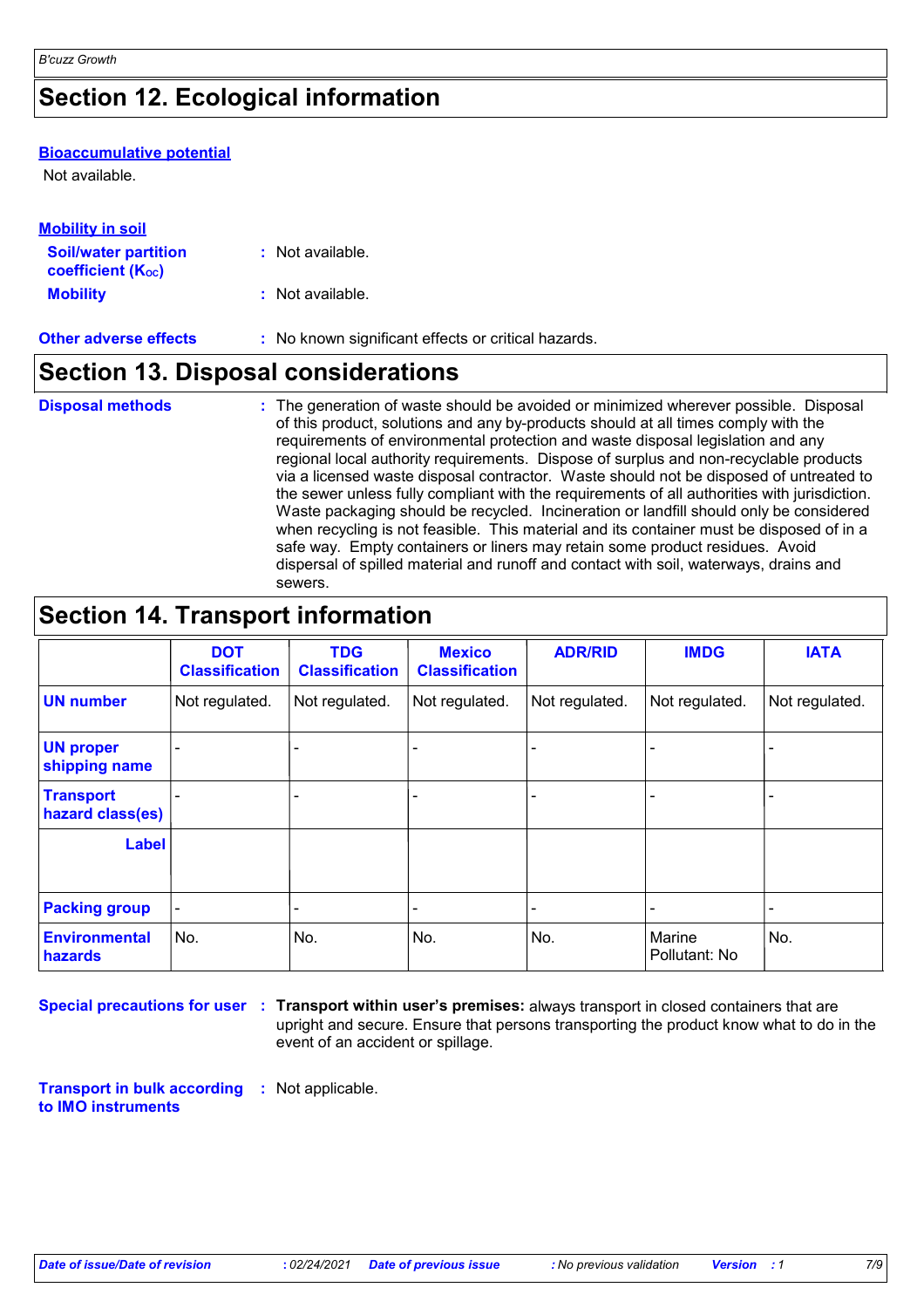### **Section 15. Regulatory information**

| <b>U.S. Federal regulations</b>                                                   | : TSCA 8(a) CDR Exempt/Partial exemption: Not determined |
|-----------------------------------------------------------------------------------|----------------------------------------------------------|
| <b>Clean Air Act Section 112</b><br>(b) Hazardous Air<br><b>Pollutants (HAPs)</b> | : Not listed                                             |
| <b>Clean Air Act Section 602</b><br><b>Class I Substances</b>                     | : Not listed                                             |
| <b>Clean Air Act Section 602</b><br><b>Class II Substances</b>                    | : Not listed                                             |
| <b>DEA List I Chemicals</b><br>(Precursor Chemicals)                              | : Not listed                                             |
| <b>DEA List II Chemicals</b><br><b>(Essential Chemicals)</b>                      | : Not listed                                             |
| <b>SARA 302/304</b>                                                               |                                                          |
| <b>Composition/information on ingredients</b>                                     |                                                          |
| No products were found.                                                           |                                                          |
| <b>SARA 304 RQ</b>                                                                | : Not applicable.                                        |
| <b>SARA 311/312</b>                                                               |                                                          |
| <b>Classification</b>                                                             | : Not applicable.                                        |
| <b>Composition/information on ingredients</b>                                     |                                                          |

No products were found.

#### **SARA 313**

|                                           | <b>Product name</b> | <b>CAS number</b> | $\frac{9}{6}$ |
|-------------------------------------------|---------------------|-------------------|---------------|
| <b>Form R - Reporting</b><br>requirements | magnesium nitrate   | 10377-60-3        | ≤10           |
| <b>Supplier notification</b>              | magnesium nitrate   | 10377-60-3        | ≤10           |

SARA 313 notifications must not be detached from the SDS and any copying and redistribution of the SDS shall include copying and redistribution of the notice attached to copies of the SDS subsequently redistributed.

#### **State regulations**

| <b>Massachusetts</b>       |                                      | : The following components are listed: MAGNESIUM NITRATE               |
|----------------------------|--------------------------------------|------------------------------------------------------------------------|
| <b>New York</b>            | : None of the components are listed. |                                                                        |
| <b>New Jersey</b>          | <b>MAGNESIUM SALT</b>                | : The following components are listed: MAGNESIUM NITRATE; NITRIC ACID, |
| <b>Pennsylvania</b>        |                                      | : The following components are listed: NITRIC ACID, MAGNESIUM SALT     |
| <b>California Prop. 65</b> |                                      |                                                                        |

This product does not require a Safe Harbor warning under California Prop. 65.

#### **International regulations**

**Chemical Weapon Convention List Schedules I, II & III Chemicals** Not listed.

#### **Montreal Protocol**

Not listed.

**Stockholm Convention on Persistent Organic Pollutants**

Not listed.

**Rotterdam Convention on Prior Informed Consent (PIC)**

Not listed.

#### **UNECE Aarhus Protocol on POPs and Heavy Metals**